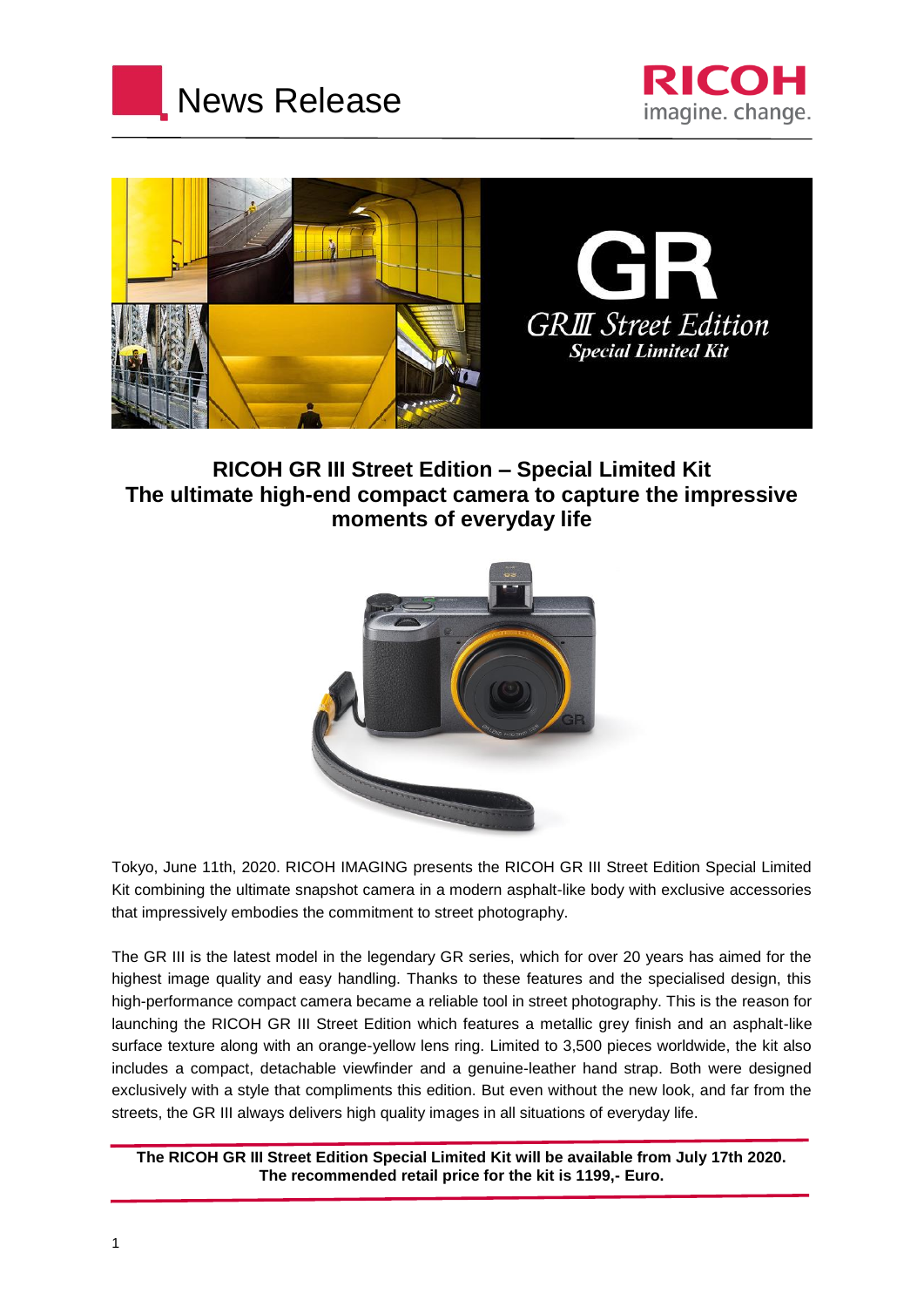The design of the GR III Street Edition is a clear commitment to street photography, which demands the highest technical performance offered by this camera.

To reflect the rough asphalt of the streets, the camera body has been treated with a metallic grey finish, featuring an elegantly grained texture created by repeatedly spraying layer of droplets when coating the camera body. Although smooth in appearance, this special texture helps to improve the grip of the camera. An eye-catching lens ring in the signature colour orange-yellow accentuates the unique design. In addition to this, the GR III Street Edition is delivered in a Special Limited Kit, which comes with a pair of exclusive accessories. The compact and detachable viewfinder features the identical metallic grey finish of the body. On top the number 28 is imprinted in orange-yellow to highlight the camera's angle of view, which works perfectly for street photography. A dark grey hand strap made of genuine leather with an orange-yellow stopper completes the kit.

With the newly added "Full Press Snap" by LCD setting, the shutter can be triggered using the touchscreen, cancelling the autofocus and fixing the focusing at the pre-assigned Snap Focus distance. This allows for ultimate responsiveness to capture unrepeatable moments, which is the essence of street photography and further highlights the strength of the GR III in this class. To add that finishing touch, an original shutdown screen was created that features the Street Edition logo when the camera is switched off.

This camera provides all the established features of the GR III: speed and easy operation paired with high-performance equipment and perfect image quality in an extremely compact and well-built body. This makes the camera not only an ultimate tool for reportage and snapshot photography, but also a reliable companion for all those who want to bring their passion for photography to the streets every day.

## **Availability and price**

The RICOH GR III Street Edition in metallic grey, is limited to 3,500 pieces worldwide and will be available from July 17th 2020. RICOH GR III STREET EDITION SPECIAL LIMITED KIT includes

- 2x rechargeable battery DB-110
- External Viewfinder GV-2 (SE)
- Genuine leather hand strap GS-2 (SE)
- Orange-Yellow Ring Cap GN-1 (YO)

The recommended retail price is 1199,- Euro.

### **Contact details for enquiries**

[add contact details]